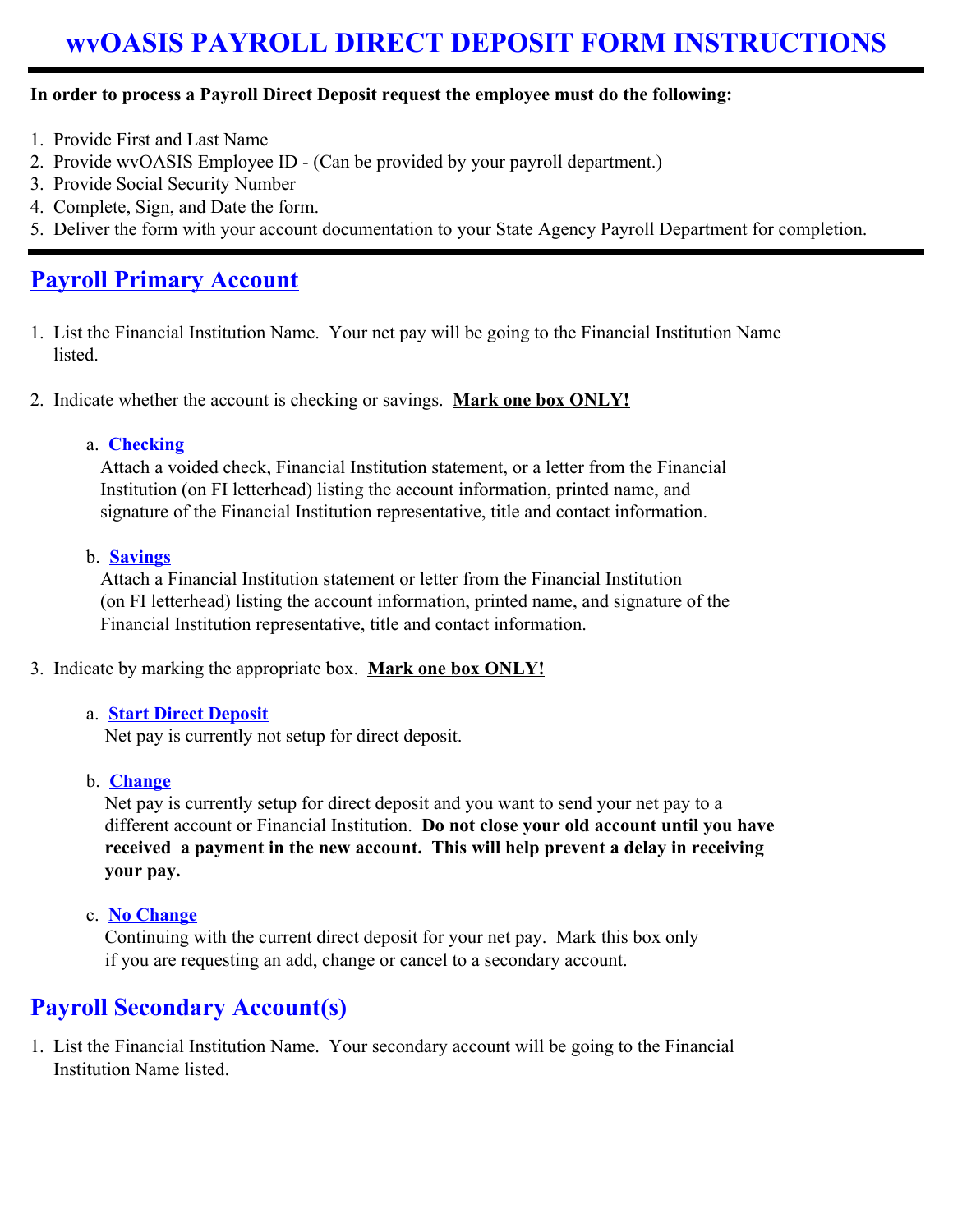## **wvOASIS PAYROLL DIRECT DEPOSIT FORM INSTRUCTIONS**

### **Payroll Secondary Account(s) - Continued**

- 2. Indicate whether the account is checking or savings. **Mark one box ONLY!**
	- a. **Checking**

 Attach a voided check, Financial Institution statement, or a letter from the Financial Institution (on FI letterhead) listing the account information, printed name, and signature of the Financial Institution representative, title and contact information.

#### b. **Saving**

 Attach a Financial Institution statement or letter from the Financial Institution (on FI letterhead) listing the account information, printed name, and signature of the Financial Institution representative, title and contact information.

#### 3. Indicate by marking the appropriate box. **Mark one box ONLY!**

#### a. **Start Direct Deposit**

A secondary account that is currently not setup for direct deposit.

#### b. **Change**

 A secondary account is currently setup for direct deposit and you want to send your set amount to a different account, Financial Institution, or wish to change your set amount. **Do not close your old account until you have received a payment in the new account. This will help prevent a delay in receiving your pay.** 

#### c. **Cancel**

No longer want your secondary account(s) direct deposited.

#### d. **No Change**

 Continuing with the current direct deposit for your secondary account(s). Mark this box only if you are requesting an add, change, or cancel of the Primary Account and/or requesting an add, change or cancel to another secondary account.

- 4. The dollar amount must be the same for each pay period.
- 5. More than two secondary accounts will require an additional form to be completed and signed.

### **To complete the employee's Payroll Direct Deposit request, the State Agency Payroll Department must do the following:**

- 1. Provide the State Agency Name.
- 2. Provide a Phone Number.
- 3. Sign and Date the form.
- 4. Review the form and make sure it has been completed.
- 5. Attach the form along with the documentation to the NPD document prior to submitting into the workflow.